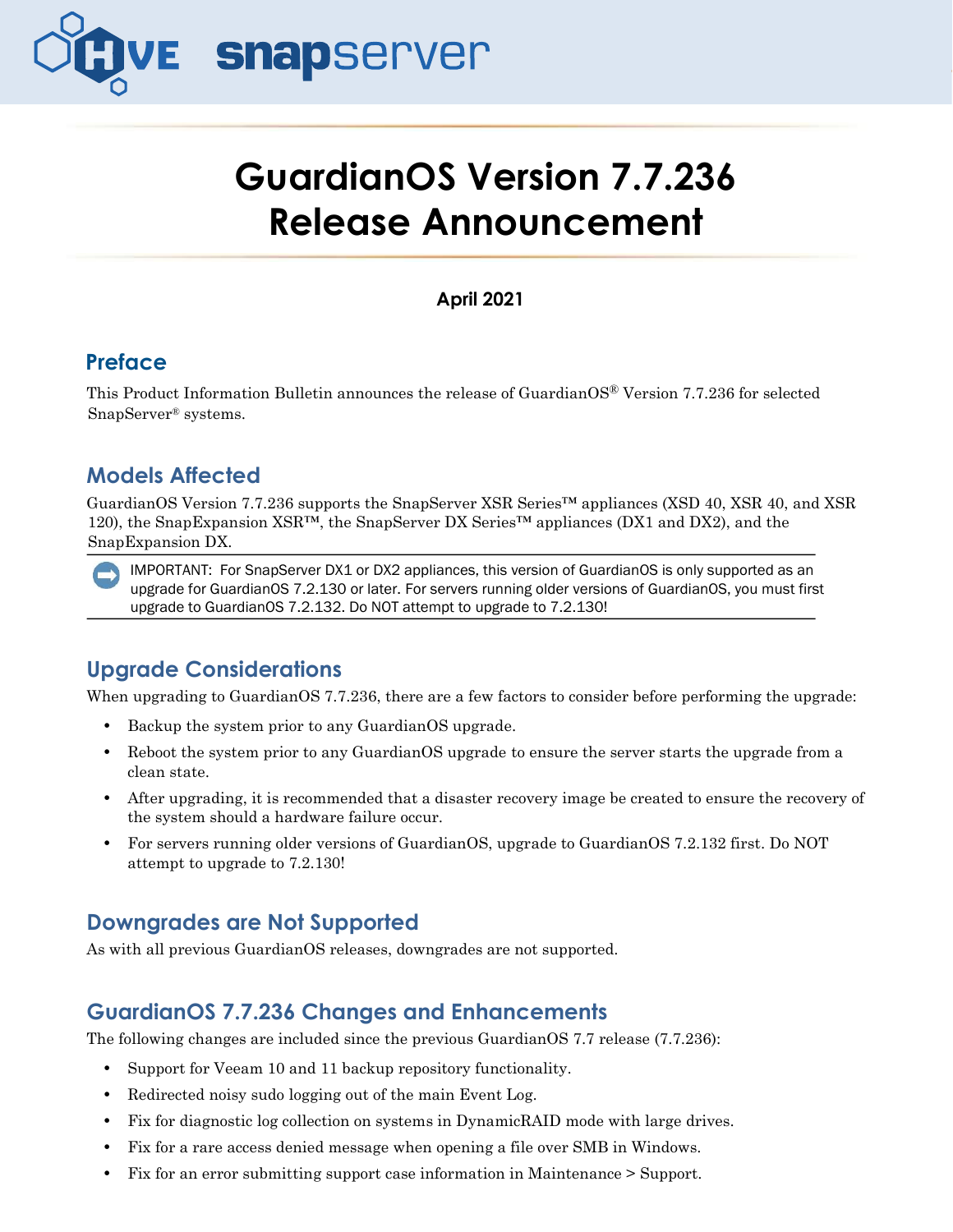- **•** Fix for an issue writing files over SMB that originated from servers running GOS 8.x.
- **•** Improved chassis fan monitoring on XSD40 to prevent erroneous fan failure errors.

### **Previous GuardianOS 7.7 Changes and Enhancements**

This is a cumulative release and includes all upgrades, feature enhancements, and bug fixes from previous GuardianOS 7.7 releases:

- **•** Fixed a problem causing erroneous "Disk is too small to add as a member" and "New disk detected" messages when growing a DynamicRAID storage pool by replacing members with larger drives. The fix prevents the problem from occurring and should be applied before attempting to grow a storage pool using this procedure. The fix will not repair a system that has already exhibited the problem—contact Tech Support if this occurs.
- **•** Fix for the occasional RDX job failure due to timeouts.
- **•** Miscellaneous fixes for other rare problems.
- **•** Several improvements to Snap ECR stability and functionality.
- Fix for Samba remote code execution vulnerability CVE-2017-7494.
- **•** Several fixes for Active Directory domain controller discovery for more reliable authentication and clock synchronization.
- **•** RDX Backup Schedules allows the user to backup selected directories to a specific cartridge at a specific time. This provides a means of generating off-site backups without interrupting working day operations.
- Snap ECR now retains sparseness when replicating files.
- High capacity native SAS drives larger than 1.8TB are supported. GuardianOS 7.7.220 or higher is required for use of these larger drives.
- **•** Internet Explorer now loads the web management interface in standard view rather than compatibility view (addressing a number of rendering problems in some versions of Internet Explorer).
- Snap ECR updated to v1.4 for future compatibility with SnapScale clusters.

NOTE: ECR 1.4 is not compatible with ECR 1.3. All source/target peers running ECR 1.3 must be upgraded to ECR 1.4 to maintain replication functionality.

- Workaround for Snap EDR master consoles to address agent certificate renewal failures. See Snap EDR SSLv3 for Agent Registration and Certificate Updates for details.
- **•** Fixes for various security vulnerabilities.
- **•** Snap ECR™ (Snap Encrypted Continuous Replication™) GuardianOS 7.7 introduces the Snap ECR feature which supports point-to-point near continuous replication over an encrypted connection.
- **•** SnapSync™ Also new in GuardianOS 7.7 is SnapSync version 2.3.4, a replacement of Sync 2.2.5 included in previous GOS releases. SnapSync is fully compatible with other Sync clients of the same version, and on upgrade to GOS 7.7 existing Sync installations are updated in place with all configuration preserved.
- **•** Simplified Default Windows ACL The Windows ACL created on new volumes has been simplified for easier file sharing between different users. Existing volumes are unaffected.
- **•** Phone home and phone home commands are available in the CLI.
- **•** Added support for 3TB RDX cartridges.
- **•** SSM has been re-branded from "SnapServer Manager" to "SnapStorage Manager" to reflect enhancements to manage all Snap products.

NOTE: When installing SnapStorage Manager on a system that has SnapServer Manager already installed, uninstall the existing installation first or install it in a different directory.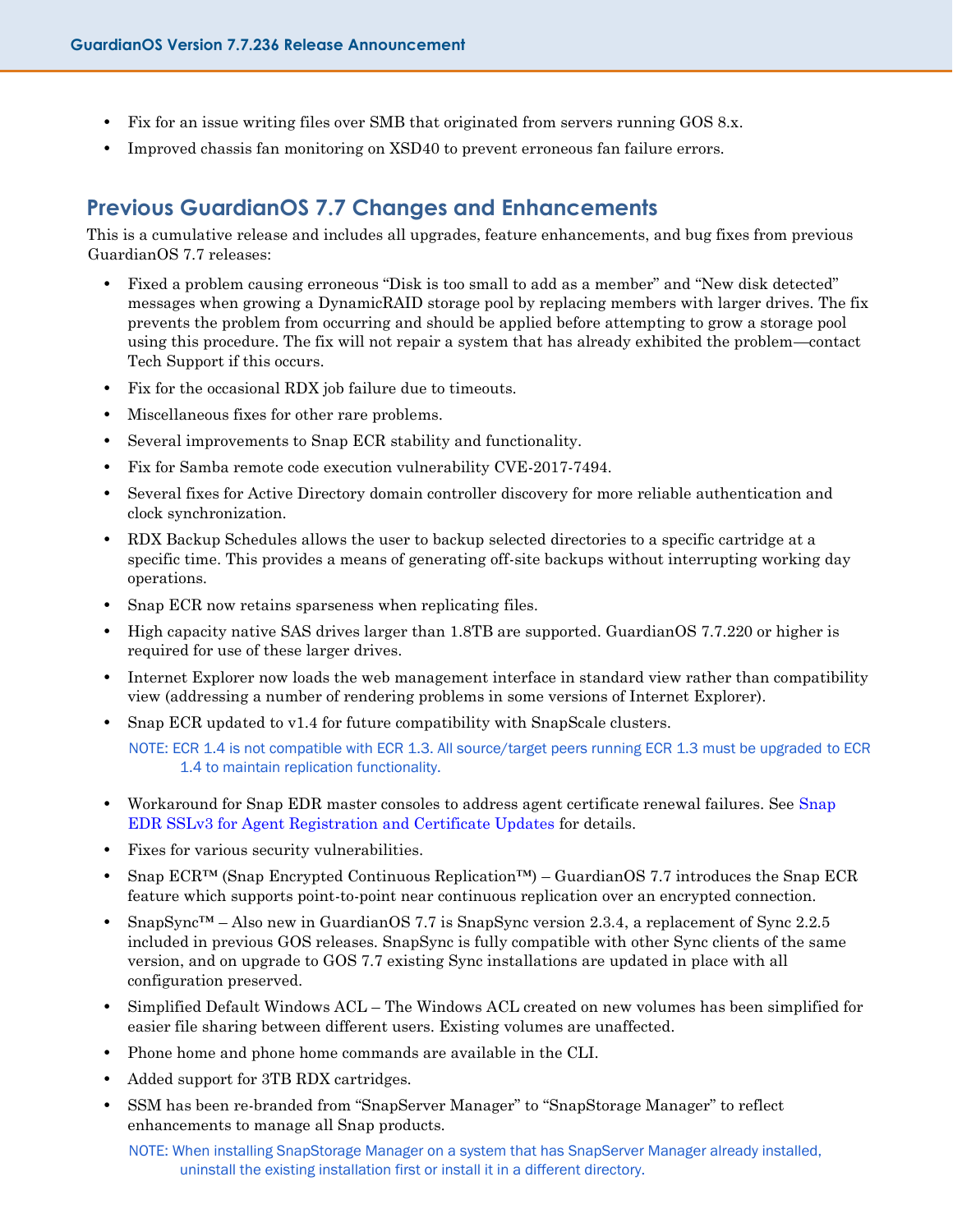### **Snap EDR SSLv3 for Agent Registration and Certificate Updates**

NOTE: This section is for EDR Administrators.

Snap EDR requires SSLv3 to be enabled on the master console SnapServer when registering agents and updating certificates. However, SSLv3 is disabled by default in GuardianOS for security compliance and compatibility with current browsers that block HTTPS access to servers that support SSLv3.

#### **Enable SSLv3 to Register New Snap EDR Agents**

SSLv3 can be temporarily enabled on the master console SnapServer when registering new Snap EDR Agents and disabled afterward if necessary:

- **1.** Connect to the **master console SnapServer** at http://servername\_or\_IP>/sadmin/debug.cgi, and login with administrative credentials.
- **2.** Enter the following in the **Command box** to enable SSLv3:

```
cli sslv3 set enable=yes
```
- **3.** Click OK.
- **4.** Install and register **new agents** as usual.
- **5.** Enter the following in the **Command box** to disable SSLv3:

cli sslv3 set enable=no

**6.** If necessary, reboot the **master console SnapServer** to restore access to the Web Management Interface.

#### **Certificate Expiration on Legacy Snap EDR Installations**

Older Snap EDR installations used certificates with annual expiration dates to validate agent and master console identities. Certificates near the expiration date were replaced using SSLv3 to communicate with the EDR master console SnapServer, requiring SSLv3 to be permanently or periodically enabled throughout the year. Otherwise certificates would expire causing jobs to fail with the error "Secure sockets layer (SSL) handshake failure on the process control server: sslv3 alert certificate expired."

This is no longer necessary for new installations using the current version of Snap EDR available at [https://support.overlandstorage.com](https://support.overlandstorage.com/) since March 2018.

For older installations subject to the problem, a hot fix is available from Overland and HVE tech support to either proactively fix the problem or to repair existing installations after certificates expire and jobs fail with the handshake error.

## **Third Party Product Support**

NOTE: Refer to the Compatibility Guide on the Overland Storage Support website for a list of compatible operating systems, software and hardware.

- **• Windows Hardware Certification** Microsoft Windows Hardware Certification has been completed for the following iSCSI targets:
	- ➢ Windows Server 2012
	- ➢ Windows Server 2008 R2 x64
	- ➢ Windows Server 2008 x64 & x86
	- ➢ Windows Server 2003 R2 x64 & x86